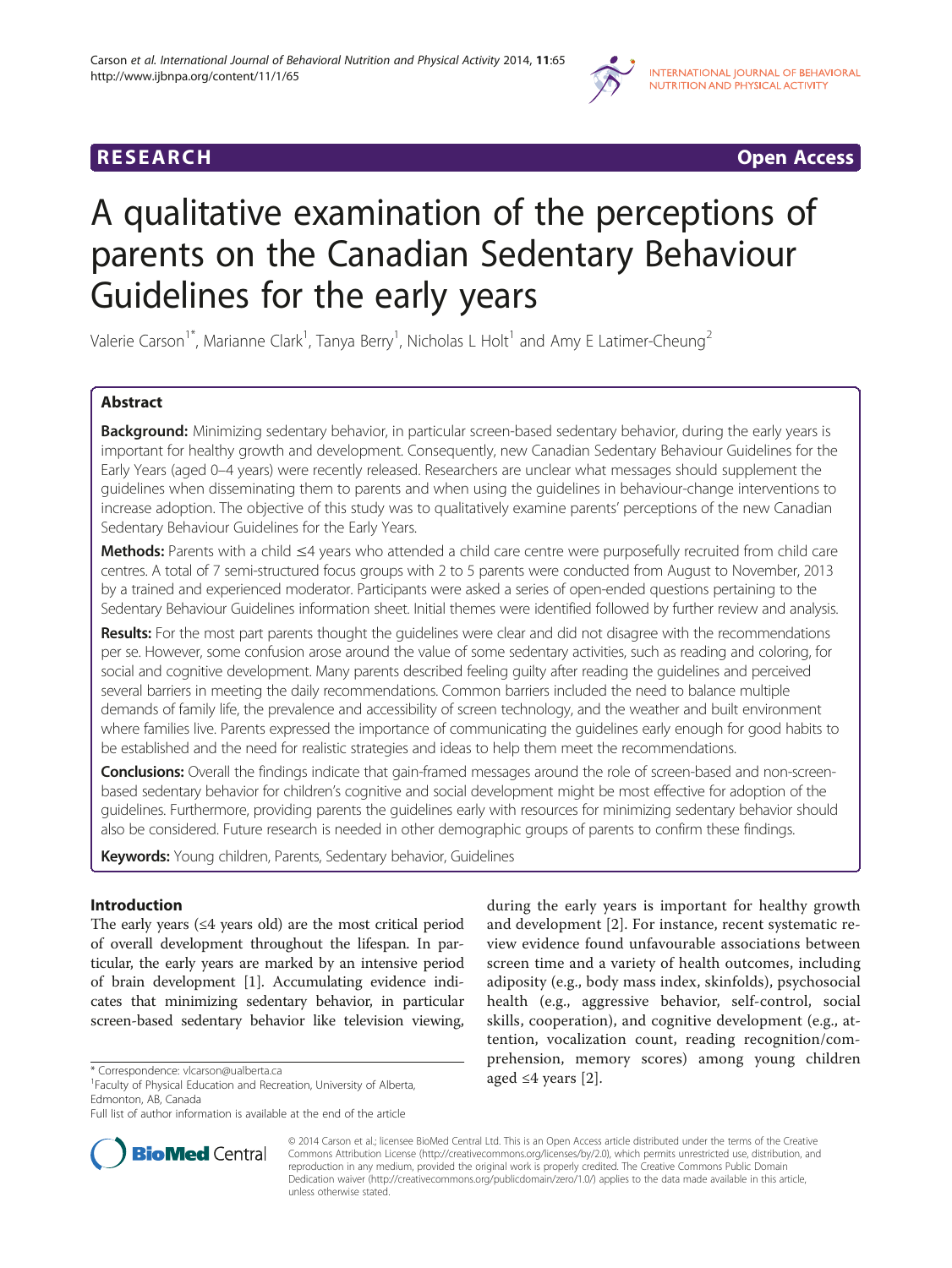Until recently, the study of sedentary behavior in young children was largely neglected [\[3\]](#page-6-0). This was primarily due to the assumption that young children are naturally active [[4\]](#page-6-0). However, research indicates that young children today spend a significant portion (>73%) of their waking hours sedentary [\[5\]](#page-6-0). The vast majority of children (80%) are beginning to watching television before the age of 2 years [[6,7](#page-6-0)]. Once these screen time habits are formed they tend to track over time [\[8,9](#page-6-0)] and predict health outcomes in adulthood [\[10\]](#page-6-0). Therefore, the early years represent an important period for establishing appropriate sedentary behavior habits for both current and later health [[10](#page-6-0)].

Since parents are fundamental in children's socialization and have major influences on children's development [[11](#page-6-0)], parents' role in shaping and maintaining young children's sedentary behavior habits is important to consider. This concept is supported by a recent study that found parental cognitive factors were the primary predictors of young children's screen time including, positive attitudes towards screen time  $(r = 0.62)$ , barriers to reducing screen time  $(r = 0.54)$ , perceived norms around screen time  $(r = 0.58)$ , and self-efficacy to establish boundaries for screen time  $(r = -0.26)$ . These factors explained 38% of the variance in screen time among children aged ≤5 years and 42% of the variance among children ≤3 years [\[12\]](#page-6-0). Previous qualitative work in pre-school children (aged 3–5 years) indicates parents are typically not concerned about their child's screen time [[13,14](#page-6-0)]. In fact, many parents have positive attitudes towards their child's screen time engagement, especially for learning [[13](#page-6-0)-[15](#page-6-0)] and socializing [\[16\]](#page-6-0). Evidence indicates the best way for children to learn is through child-caregiver interaction [\[2,17\]](#page-6-0). However, screen time tends to reduce child-caregiver interaction and for younger children, under the age of 2 years, screens are thought to be particular detrimental to cognitive development due to brain overstimulation [[18](#page-6-0)].

Given the importance of establishing appropriate sedentary behavior habits in the early years, recent systematic review evidence [[2\]](#page-6-0) was used to help inform the development of the first Canadian Sedentary Behaviour Guidelines for the Early Years (aged 0–4 years), which were released by the Canadian Society for Exercise Physiology in March, 2012 [[3\]](#page-6-0). For healthy growth and development, the Canadian Sedentary Behaviour Guidelines for the Early Years recommend minimizing the total time spent being sedentary in a day including prolonged sitting or being restrained (e.g., stroller, high chair) for more than one hour at a time. Further, for children under 2 years, screen time is not recommended and for children 2–4 years, screen time should be limited to under 1 hour per day [\[3](#page-6-0)]. Similar recommendations exist in other countries, such as Australia [\[19\]](#page-6-0), United Kingdom [[20](#page-7-0)], and the United States [\[21\]](#page-7-0). National surveillance data indicate that only 18% of Canadian 3–4 year olds met the

screen time recommendations of the guidelines [[22](#page-7-0)]. Similarly, only 32% of children aged <2 years from a local sample in Ontario, Canada met the recommendations [[6](#page-6-0)]. Similar findings have been observed in other countries where recommendations exist. Therefore, efforts are required to increase the adoption of the Sedentary Behaviour Guidelines.

During the guideline development process a need was identified for future research on the most effective ways to communicate the new guidelines to intermediaries such as parents [\[4](#page-6-0)]. To date, no study has examined parents' perceptions of the Sedentary Behaviour Guidelines and barriers to meeting them. Addressing this research gap can help determine what messages should supplement the guidelines when disseminating them to parents [\[23,24](#page-7-0)] and when using the guidelines in behavior-change interventions to increase adoption. Furthermore, this knowledge can inform the next update of the Canadian Sedentary Behaviour Guidelines for the Early Years scheduled for 2016 [[3](#page-6-0)]. Therefore, the objective of this study was to qualitatively examine parents' perceptions of the new Sedentary Behaviour Guidelines for the Early Years.

# Methods

# Participants

Parents with a child ≤4 years who attends a child care centre were purposefully recruited from child care centres that largely served professionals in Edmonton, Canada. Edmonton is a northern Canadian city characterized by extremely cold temperatures and shorter daylight hours in the winter. Parents were primarily recruited through information letters, newsletters, and presentations at parent meetings. A total of 7 semi-structured focus groups with 2 to 5 parents were conducted from August to November, 2013. Ethics approval was obtained from the University of Alberta Human Research Ethics Board. Written informed consent was obtained from all participants.

# Procedures

Following the guidelines provided by Kitzinger [[25](#page-7-0)] and Morgan [[26\]](#page-7-0) all focus groups were facilitated by a trained and experienced moderator and lasted for 30 to 45 minutes. At the beginning of the focus group parents completed a brief questionnaire that included both child and parent demographic information. If the parent had more than one child aged 1 month to 4 years old, the questionnaire was completed for the child with the birth date closest to January  $1<sup>st</sup>$ . Parents were then provided a formal definition of sedentary behavior and given the Canadian Sedentary Behaviour Guidelines for the Early Years (aged 0–4 years) information sheet to review [[3\]](#page-6-0). Next, participants were asked a series of open-ended questions pertaining to the information sheet (see [interview guide](#page-2-0) below). Prior to adjourning the focus groups, parents were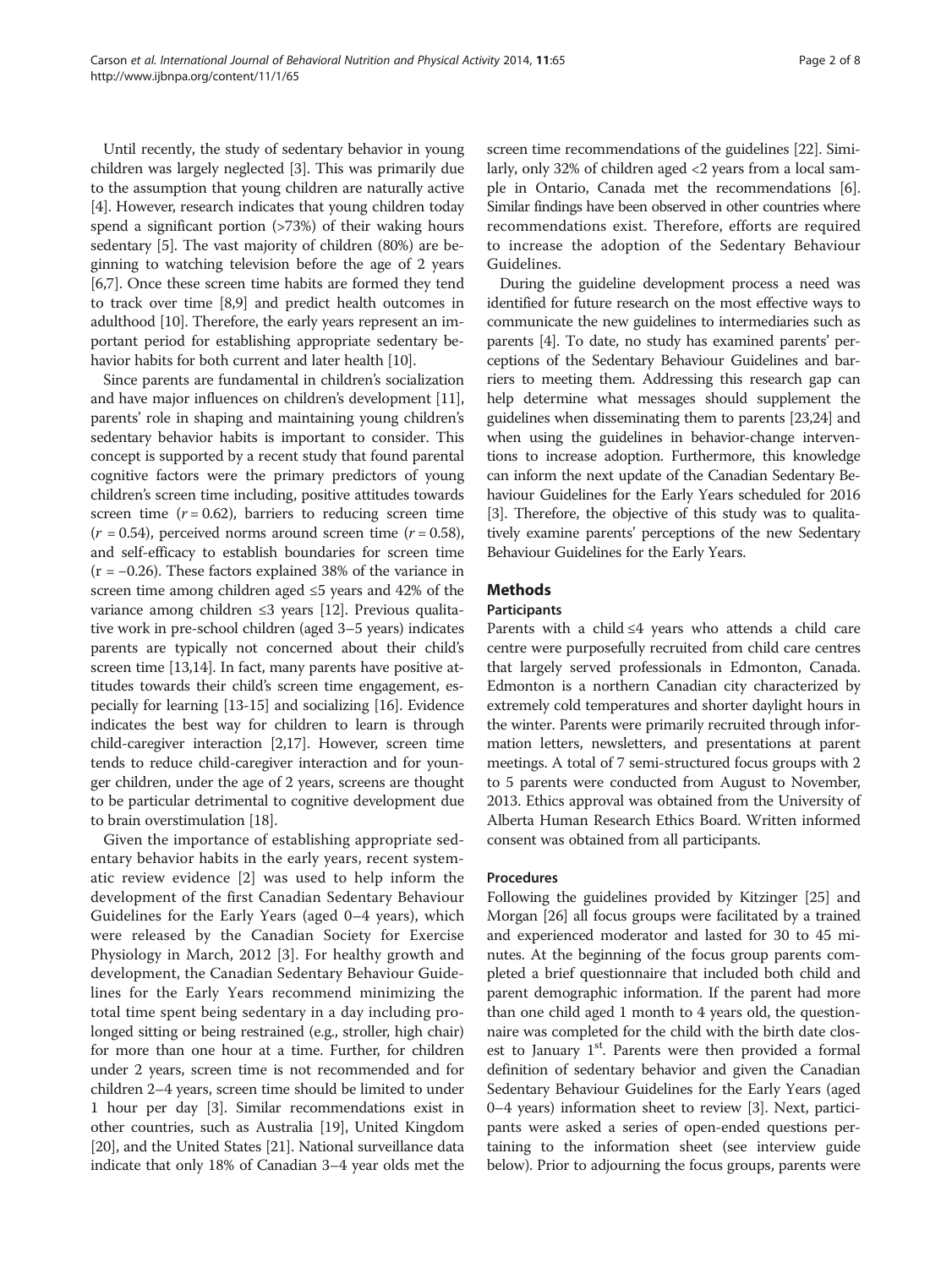<span id="page-2-0"></span>given the opportunity to provide any further comments. The focus group questions were initially developed by the research team using the guideline information sheet as the focal point [[3](#page-6-0)]. The questions were then further refined to minimize overlap and repetitiveness.

# Interview guide

- 1) What does sedentary behavior mean to you? Is this definition similar/different than what you thought it was?
- 2) How clear are these guidelines?
- 3) What is your initial reaction to the guidelines? How do they make you feel as a parent (e.g., Irritated/ Frustrated/Happy/Guilty)?
- 4) Why do you think these guidelines are feasible/ unfeasible or realistic/unrealistic?
- 5) The guideline sheet lists several health benefits for young children associated with meeting the guidelines. What are your thoughts about these statements? Do you agree or believe them?
- 6) From what source would you need this information from to consider it credible/trustworthy?
- 7) How confident are you that your child could meet these guidelines? What barriers do you see?
- 8) How would you put the guidelines into practice? Are the suggestions on the bottom of the guideline sheet helpful?
- 9) How could the guidelines best be communicated/ presented to parents?
- 10) How could these guidelines be presented so that they were most helpful to you?

# Data analysis

All focus groups were audio recorded and transcribed by a professional company. Data analysis began as soon as the data from the first focus group were transcribed. Following guidelines from Stewart et al. [[27\]](#page-7-0), the first transcript was read several times by the moderator and lead researcher to identify sections relevant to the research objective. This process was repeated for all transcripts. The moderator and lead researcher met regularly to discuss the analysis and developed a classification system of themes reflecting the major topics and issues in the data. All relevant data (e.g., phrases, sentences, or exchanges between individual respondents) from the transcripts were placed into these themes. A 'long list' of initial themes was created, which was then subjected to further review and analysis among all members of the research team. Ultimately, six themes that addressed the research objective were agreed upon after the analysis of the sixth focus group. The seventh, and final, focus group was then completed and data were coded into these six themes. At this point it was agreed upon by the research

team that an adequate amount of data saturation had been obtained because each of the themes had sufficient detail and variety [[28](#page-7-0)].

# Results

Participant characteristics of the 27 parents from the 7 focus are in Table [1.](#page-3-0) The mean age of the child with a birth date closest to January  $1<sup>st</sup>$  (some families had multiple children in the ≤4 age range) was 33.5 (SD 14) months. Approximately 30% of those children had a younger sibling and approximately 33% had an older sibling. The mean age of the participating parent was 36 (SD 6) years and the majority of parents were mothers (85%) who were married (89%), and had a graduate degree (74%). This indicates the focus groups included homogenous groups of parents [\[25](#page-7-0),[26\]](#page-7-0).

# General impressions about the guidelines

Feedback from parents indicated that the guidelines were generally clear and easy to understand. Parents expressed support for the overall intent of the guidelines and largely considered the information to be helpful. However, some ambiguity was noted around the value of some sedentary activities, such as reading, coloring, and arts and crafts. One parent stated, "Reading is a sedentary activity, and I think reading does enhance learning" (FG4). Parents also experienced feelings of guilt after reading the guidelines and described barriers that prevented their children from meeting the daily recommendations. For example, one parent lamented, "I felt bad right away [after reading the guidelines]. I know my kids sometimes watch more TV than that, because I need to get stuff done. So I immediately felt bad" (FG6). Barriers reflected the particularities of the social and physical context in which families live including, the need to balance multiple demands of family life, the prevalence and accessibility of screen technology, the necessity of commuting long distances for work and child care, and the practicalities associated with living in a cold climate.

# Is all sedentary time created equal?

Parents generally agreed with the overarching ideas presented by the guidelines and appreciated the specificity of recommendations. However, there was widespread concern and confusion that these guidelines painted all sedentary behavior as 'bad'. Many parents felt strongly that sedentary behaviors, such as reading and colouring, were not harmful; rather, they were critical for their child's development. Some felt strongly that their children needed the calmness afforded by engaging in these behaviors, particularly if they were at child care all day or in otherwise stimulating environments. At times, parents questioned the status of creative activities as sedentary and therefore as 'bad' according to these guidelines.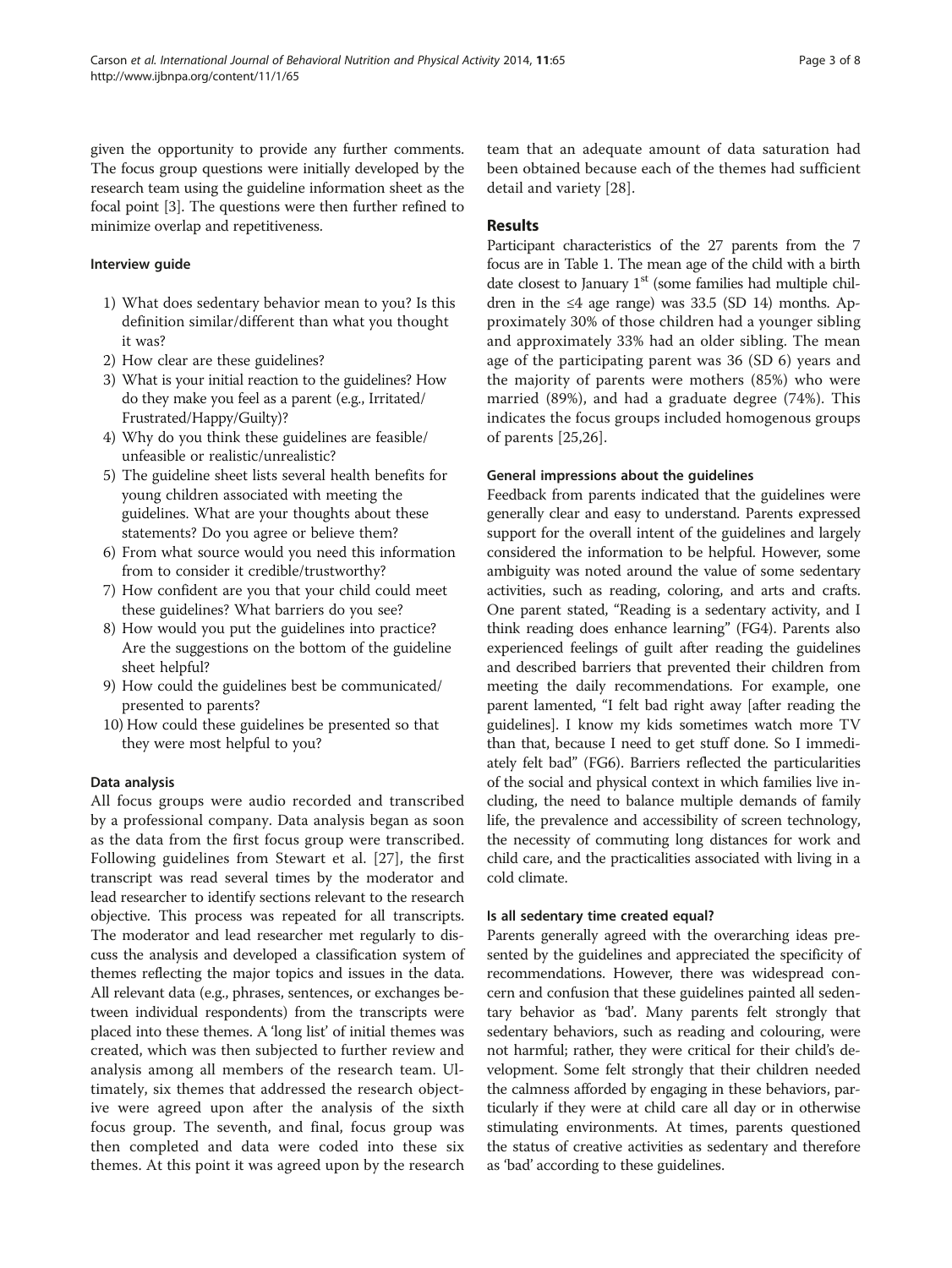#### <span id="page-3-0"></span>Table 1 Participant characteristics

|                             | Total $(n = 27)$ |
|-----------------------------|------------------|
| Child age (months)          | 33.5 (13.5)      |
| Child sex                   |                  |
| Male                        | 40.7             |
| Female                      | 59.3             |
| Young siblings              |                  |
| <b>No</b>                   | 70.4             |
| Yes                         | 29.6             |
| Old siblings                |                  |
| No                          | 66.7             |
| Yes                         | 33.3             |
| Parent age (years)          | 36.3(5.8)        |
| Parent gender               |                  |
| Male                        | 14.8             |
| Female                      | 85.2             |
| Marital status              |                  |
| Married                     | 88.9             |
| Living common-law           | 11.1             |
| Parental education          |                  |
| Community/Technical College | 11.1             |
| Undergraduate degree        | 14.8             |
| Graduate degree             | 74.1             |

Data presented as mean (standard deviation) for continuous variables and % for categorical variables.

These [guidelines] are a bit confusing because right now I'm trying to train my daughter, she's three and a half, to learn some stuff, so sometimes to calm her down we sit at the table and I'll teach her something… putting puzzles together, stuff like that. I think that's one way to train focus and attention. But here it says that's not good…" (FG2).

Another parent was similarly confused, well is sitting and colouring really a sedentary behavior? Or playing with Play-Doh?…I think those creative activities are important" (FG3).

In addition, some parents considered television and screen time to hold some positive benefits associated with learning, education, and social skill development. Participants described using educational videos for babies and young children. One mother reflected, "Not to say that iPads are really great, but my daughter does learn things from the iPad…she does puzzles, and has the memory game on there" (FG7). Another added, "… sometimes I think television is another good way for [my daughter] to learn. It has all the good programs" (FG2). However, the perception that screens are a potential learning tool was not universally shared. Some

parents agreed that interaction with the caregiver is the best learning tool, as the evidence suggests [\[2](#page-6-0)]. As one mother put it, "If I bring my laptop out and let [my daughter] play…the amount that she talks to me just plummets. So I can only imagine that if that's a regular habit we're not interacting, we're not building vocabulary…" (FG3). Therefore, there were some tension and ambiguity around the value of sedentary activities. It was quite evident that parents greatly valued their children's cognitive and social development. "And to me that's probably the biggest thing, even more so than body weight, is the social skills, the intention, the desire to explore and learn" (FG3).

# Sometimes it's just not possible: We need the 'electronic babysitter'

Overall, parents considered the guidelines to be unfeasible in their totality. One of the most prominent barriers cited was that of needing children to engage in sedentary behavior (especially screen time) so that parents could accomplish daily tasks. Meal preparation and household chores were among those tasks most commonly discussed. One parent explained, "When my husband's working, I've got three kids and I'm trying to make supper, so [the television] is my babysitter…" (FG1). Parents expressed that it would be challenging to complete important daily tasks without utilizing screen time or other sedentary behaviors. As one parent noted "It's very tempting to let her keep watching television because I make progress in the kitchen, or I get a chance to clean the bathroom, and I always just need 15 more minutes" (FG7). Another summed it up this way, "The television for me is definitely a Nanny" (FG4).

Screen time and other sedentary behaviors (e.g., strollers) were also related to notions of safety. For example, many parents explained that putting their child in front of a child-friendly television show or keeping them in a stroller or car seat was important for keeping their child safe and occupied when direct hands-on supervision was not possible. As one mother said,

It's a safety issue sometimes too, if I'm on my own and [my husband] isn't around I have to have some kind of distraction for her. Because I've tried having her in the kitchen and we've ended up with burnt fingers and a lot of crying (FG3).

Similarly, one parent noted, "When they're two and they're running around they can be hurt, the iPad is a good way for them to be safe and you can do stuff, even for an hour" (FG4). In general, parents described feeling guilty when utilizing the 'electronic babysitter' but perceived few viable alternatives. However, parents were eager for specific and realistic suggestions alternative to screen time for entertaining and engaging their children when they needed to complete daily tasks.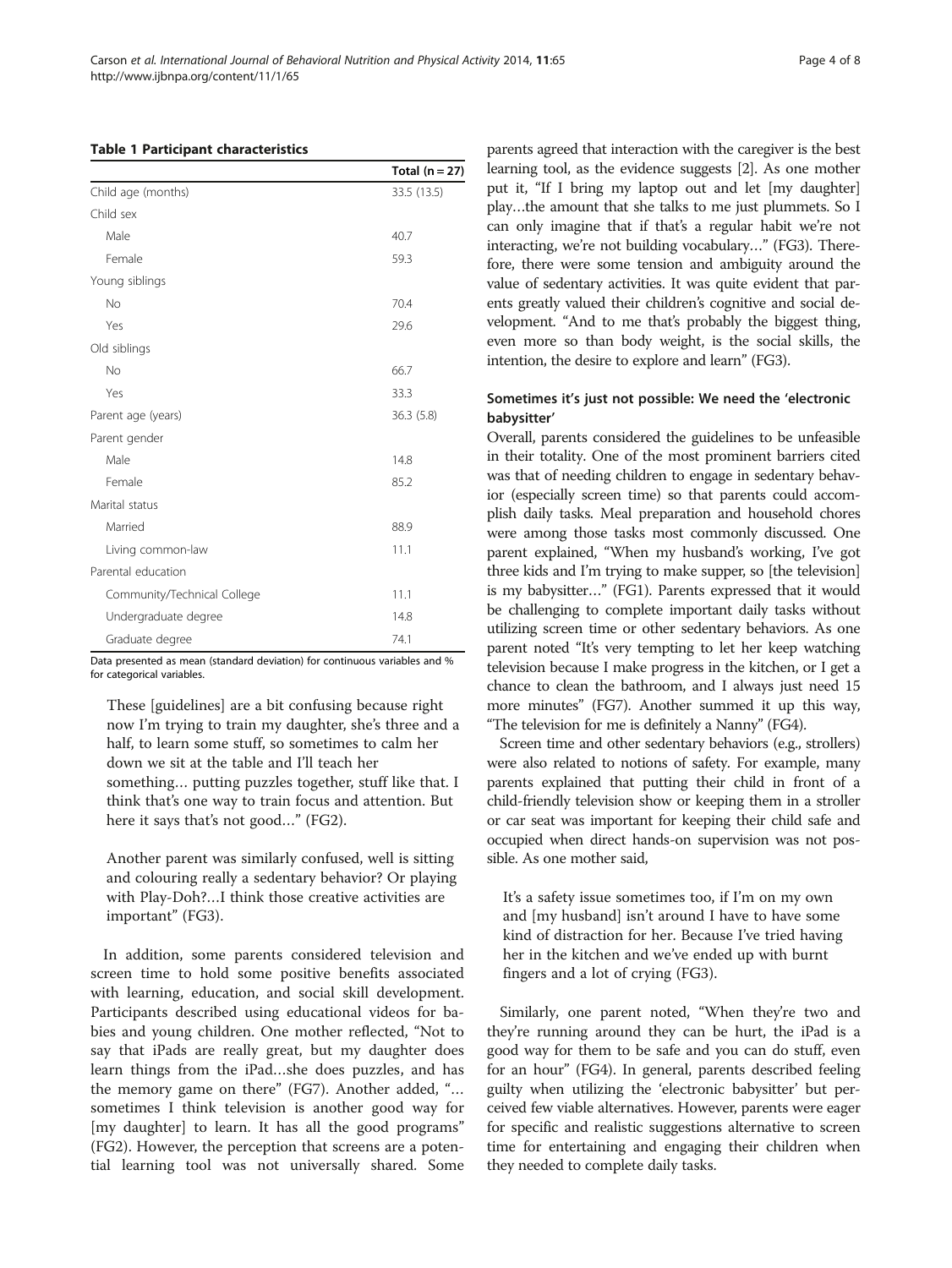### Tech savvy tots and the ubiquity of technology

Another important barrier to meeting the Sedentary Behaviour Guidelines was the ubiquity of technology in contemporary society. Parents explained that the prominent presence of television and electronic devices (e.g., tablets and smartphones) in the home and children's interest and ability to use these devises made it challenging to limit screen time. As one mother said, "…my son is four and he knows the password for my phone and he can get on the Netflix app…" (FG4). Another parent agreed, "You know the 11 month-old wants to grab my phone, and she knows to look at it and push buttons" (FG7). These stories revealed that children are increasingly familiar with screen technologies at early ages. Parents also explained that television, tablets, and phones were exceptionally alluring for their children. Consequently, turning off the television or taking away the phone or tablet posed a significant challenge and was often the cause of tears and tantrums. This made limiting time on these devices even more difficult.

The importance of parental modeling also emerged strongly in discussions. Many parents described their own reliance on and use of screen technology and suggested that it was difficult to model the behavior they were asking of their children. For example, one parent said, "The kids will imitate you, so if you are on a computer they wanna be on the computer" (FG4). Another reflected, "Screen time is really challenging to avoid because it's so naturally addictive, and as parents, if I'm a role model I'm always on my screen for my own work and for my own pleasure too…and kids see that" (FG7). Parents believed it was unfair and unrealistic to impose these regulations on their children when they were unwilling/unable to do so themselves. As one mother questioned, "How can I tell my daughter not to watch her iPad when [my husband] is watching television?" (FG4). It was quite evident that screen technology is an integral part of parents own lives, at work and within the home. Although many parents were mindful of the need to limit screen time, many conceded they struggled to achieve this due to the prominence of technology in their daily lives.

### The environment

The challenges posed by climate (cold weather) and the built environment were raised repeatedly in conversation. Parents described the difficulties associated with going outdoors (cold temperatures, the time involved in bundling children in winter wear) and the necessity of long car rides in their daily lives as barriers to achieving the guidelines. "It says take children outside every day. We do try to do it in the winter, but it's just too cold" (FG4) said one parent. Another elaborated, "It's a struggle to find activities to do when it's very cold. We're always looking, where can we go …so he can run around inside. So that's I think a struggle living here" (FG5).

The built environment also inhibited parents' ability to meet the recommendations in other ways. For example, the guidelines suggest that children should not be in a car seat for more than an hour at a time. However, in a large urban centre having a child in a car seat for an extended period of time is sometimes unavoidable.

I really feel that nobody wants to be driving around all the time, adults or kids. And I almost feel that by including time that they're in the car in part of being the 'sedentary/you're bad' guidelines isn't fair because I don't think anybody chooses to do that… (FG5).

Parents were also divided on the feasibility of breaking up long car trips with brief stops as one strategy recommended by the guidelines. Many parents had not previously considered doing this and appreciated the suggestion for the benefit of both themselves and their child. One parent described an upcoming four-hour car ride and said, "Stopping for a half an hour and trying to find a restaurant that he can run around in…that's a terrific piece of advice" (FG1). However others adamantly suggested that it would not be feasible and would disrupt their driving routine. "We drive for seven to eight hours every other month…and there's no way you're getting me to stop…We are hammering it out… we are not stopping because it's not fun" (FG4). Therefore, the realities imposed by the environment impacted parents' abilities to meet the recommendations made by the guidelines.

### In their own words: what parents need and Want

During the focus groups, parents were invited to provide feedback about how the guidelines could be most effectively communicated to parents. Many suggested they would like to receive the information from a pediatrician. "If I had heard [about the guidelines] from our pediatrician from the very beginning then I would've just totally gone along with it" (FG6). Parents also indicated that receiving the information from Health Canada or Alberta Health would increase the trustworthiness of the information. Interestingly, the recommendation of zero screen time for infants less than two years was news to many parents. Participants expressed wishing they had known about this earlier, (i.e., during pregnancy) because these habits are difficult to break once they are set. As one parent described, hearing this information early makes strong impressions. "When you're a first time Mom, you listen to everything…" (FG6).

Parents did confess that the guilty feelings of not meeting the guidelines may make them "turn off". To overcome this, many parents suggested phrasing the information in the guidelines positively and emphasizing what parents could do, instead of what they should do and what they were doing wrong. Many parents expressed a concerted need for more specific ideas and strategies to support them and increase their capacity for meeting the guidelines.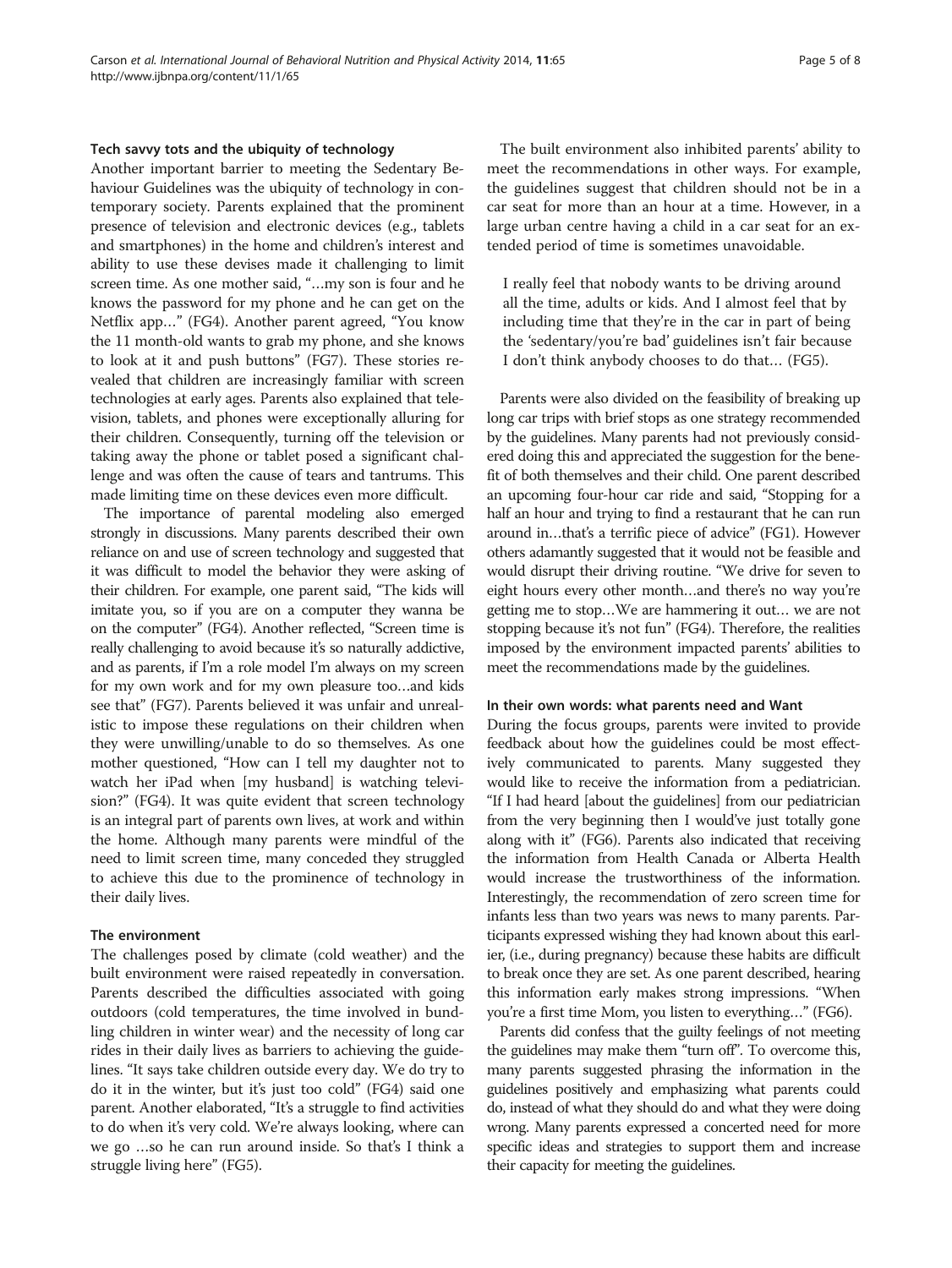# **Discussion**

This study aimed to capture and describe parents' views on the new Canadian Sedentary Behaviour Guidelines for the Early Years that were released in March, 2012. To date, this study is the first to examine parents' perceptions of these new guidelines. Furthermore, this study is the first to seek parents' views of all sedentary behaviors rather than solely focusing on screen time. The findings provide important insight into how these guidelines were interpreted and received by this sample of parents as well as the barriers faced in meeting them. Furthermore, participants provided valuable suggestions on communicating and disseminating the guidelines to parents.

A novel aspect of the present study was examining parents' interpretation of sedentary behavior. The confusion that arose for parents around reducing specific types of sedentary behaviors, such as coloring and reading, to improve children's cognitive and social development suggests that the recommendation for children not to sit or be restrained for more than one hour at time was not clearly interpreted by parents. As a result parents appeared to perceive the guidelines to mean that all sedentary behaviors were bad regardless of the duration of engagement. This indicates supplementary messages may be needed when disseminating the guidelines to clarify the duration piece of non-screen-based sedentary behavior, such as reading and coloring. Additionally, since the systematic review evidence that helped inform the Sedentary Behaviour Guidelines was primarily based on screen-based sedentary behavior [\[2](#page-6-0)], additional research is needed around the health implications of non-screen-based sedentary behavior [\[3\]](#page-6-0). This will help inform future updates of the guidelines to provide more specific recommendations around non-screen based sedentary behavior.

Despite the scientific evidence for the negative associations between screen time and cognitive development in the early years [\[2\]](#page-6-0), previous qualitative [[13](#page-6-0)-[15](#page-6-0)] and quantitative studies [\[7,12\]](#page-6-0) have reported that parents tend to believe that screen technologies are good learning tools. In the present study, even when the specific recommendations in the guidelines were presented around limiting screen time for children's healthy growth and development, some parents still believed that screen-based activities were good for learning. However, an important finding of the present study was the value parents placed on cognitive development. Therefore, parents were eager for further information on the specific cognitive effects of screen time and admitted this might increase their motivation to adhere to the recommendations. Therefore, messages supplementing the guidelines and future interventions may be more effective if they focus on cognitive health outcomes versus physical health outcomes like obesity.

Regardless of parents' attitudes towards sedentary behavior, parents unanimously expressed barriers to meeting

the guidelines. The importance of the 'electronic babysitter' is consistent with findings from previous qualitative [[13,15](#page-6-0)] and quantitative [[6,7](#page-6-0)] work. A key finding of the present study was the desire and interest parents expressed for ideas and strategies for engaging children in non-sedentary and non-screen activities that could realistically keep children safe and occupied while they accomplished their daily tasks. This indicates supplementing the guidelines with resources that include alternative ideas and strategies may improve the adoption of the guidelines. Similarly, future intervention efforts may need to consider ways in which appropriate, specific, and practical strategies for alternative activities could be provided to parents. While not discussed in the focus groups, future work should consider using grandparents as a resource, since older generations engaged in child rearing in a world without tablets and smartphones. Furthermore, given the importance as well as the challenges acknowledged by parents in modeling healthy sedentary behavior habits, ideas and strategies for reducing parents' and children's sedentary behavior should also be considered.

Parental feedback on the communication of the guidelines to parents underlined the importance of receiving information about the guidelines as early as possible. The challenges expressed by parents in breaking sedentary behavior habits once formed is supported by the evidence that screen time habits formed at a young age tend to track overtime [\[8,9\]](#page-6-0). Many parents indicated they would like to receive this information during pregnancy through channels such as pediatricians' offices and federal and provincial health agencies. This finding is informative for both the dissemination of the guidelines and the design and implementation of future interventions. Currently, few pediatricians in Canada (5%) are very familiar with the sedentary behaviour guidelines and only 27% almost always make recommendations around sedentary behavior to parents and caregivers of children in the early years [\[29\]](#page-7-0). Strategies are needed to increase awareness and reduce barriers for pediatricians in promoting the guidelines [[29](#page-7-0)]. Equally informative was the guilty feelings parents described when the guidelines were presented to them. Therefore, consistent with evidence from the physical activity literature, messages around sedentary behavior for children of the early years may be most effective if they are framed in terms of gains versus losses [\[23](#page-7-0)].

Given the dearth of information in this area, the focus group questions were purposely not driven by a specific behavior-change theory. This allowed for the opportunity to examine whether a certain theory emerged from the findings. Results revealed that a wide range of interpersonal, social, and environmental factors influenced children's sedentary behavior [[30](#page-7-0)]. This suggests that a social-ecological model, such as the Ecologic Model of Sedentary Behavior [[30](#page-7-0)], may be one appropriate framework for guiding future messages and intervention efforts. Additionally, Taylor,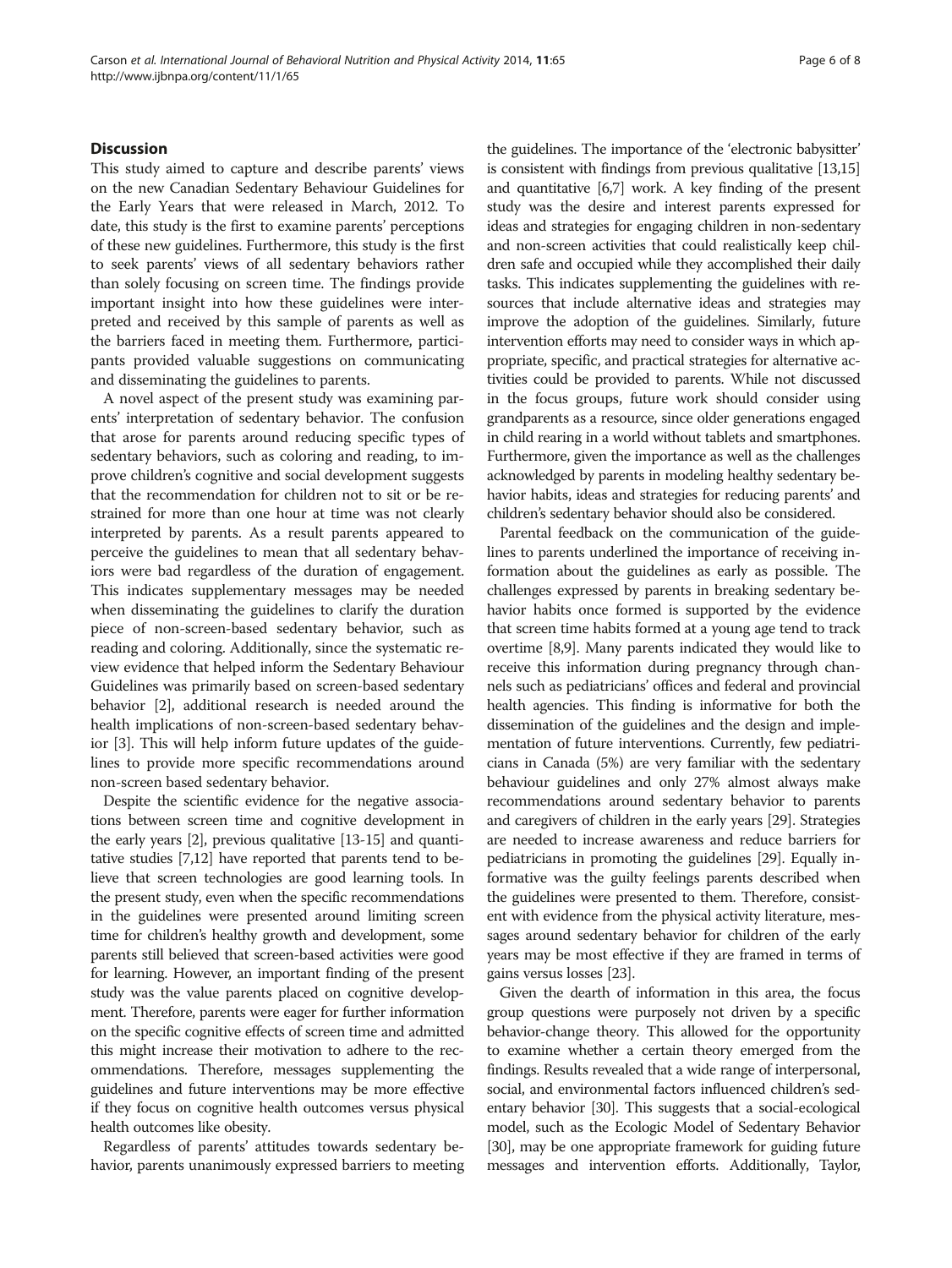<span id="page-6-0"></span>Baranowski, and Sallis's Socialization Model of Child Behavior based on the Social Cognitive Theory may be another framework to consider [\[31\]](#page-7-0). In terms of children's sedentary behavior, this theory suggests that parental behaviors, children's cognitions/personal attributes, and the environment have a direct influence and parental cognitions have an indirect influence through parental behaviours and the environment. Parental behaviors also have an indirect influence through the environment [\[31\]](#page-7-0). Therefore, the Socialization Model of Child Behavior incorporates parental cognitions and behaviors as well as other important components identified in the focus groups, such as the environment.

A strength of this study was the focus on Sedentary Behaviour Guidelines compared to just screen time use. Consequently, the findings provided practical recommendations for future dissemination strategies and future interventions utilizing the Canadian guidelines or guidelines in other countries. Due to the homogenous sample of parents (i.e., primarily educated mothers from two-parent homes), future research is needed in other demographics of parents, including fathers, single parents, as well as parents without a college/university degree, to explore parents' perceptions of the Sedentary Behaviour Guidelines more explicitly.

# Conclusion

This study provided unique insight into the perceptions of parents on the new Canadian Sedentary Behaviour Guidelines for the Early Years to help inform what messages should supplement the guidelines when disseminating them to parents and when using the guidelines in behavior-change interventions to increase adoption. Overall the findings indicate that gain-framed messages around the role of screen-based and non-screen-based sedentary behavior for children's cognitive and social development might be most effective. Furthermore, providing parents the guidelines early with resources for minimizing sedentary behavior should also be considered. Future research is needed in other demographic groups of parents to confirm these findings.

#### Competing interests

The authors declare no competing interests.

#### Authors' contributions

VC and AL conceived the study and VC oversaw its conduct. All authors participated in the design of the study. MC moderated the focus group, analyzed the data, and interpreted the results. VC assisted with the data analysis. VC, TB, NH assisted with the interpretation of the results. VC and MC drafted the manuscript. TB, NH, AL revised the manuscript for important intellectual content. All authors read and approved the final manuscript.

#### Acknowledgements

The authors are grateful to all of the parents who participated in the present study. The research was supported by the University of Alberta's Endowment Fund for the Future (EFF) - Advancement of Scholarship (SAS).

#### Author details

1 Faculty of Physical Education and Recreation, University of Alberta, Edmonton, AB, Canada. <sup>2</sup>School of Kinesiology, Queen's University, Kingston, ON, Canada.

#### Received: 20 January 2014 Accepted: 12 May 2014 Published: 17 May 2014

#### References

- 1. World Health Organization: Early Childhood Fact Sheet. 2009, Available at: [http://www.who.int/mediacentre/factsheets/fs332/en/index.html.](http://www.who.int/mediacentre/factsheets/fs332/en/index.html)
- 2. LeBlanc AG, Spence JC, Carson V, Connor Gorber S, Dillman C, Janssen I. Kho ME, Stearns JA, Timmons BW, Tremblay MS: Systematic review of sedentary behaviour and health indicators in the early years (aged 0–4 years). Appl Physiol Nutr Metab 2012, 37(4):753–772.
- 3. Tremblay MS, Leblanc AG, Carson V, Choquette L, Connor Gorber S, Dillman C, Duggan M, Gordon MJ, Hicks A, Janssen I, Kho ME, Latimer AE, LeBlanc C, Murumets K, Okely AD, Reilly JJ, Stearns J, Timmons B, Spence JC: Canadian sedentary behaviour guidelines for the early years (aged 0–4 years). Appl Physiol Nutr Metab 2012, 37(2):370–391.
- 4. Tremblay MS, Leblanc AG, Carson V, Choquette L, Connor Gorber S, Dillman C, Duggan M, Gordon MJ, Hicks A, Janssen I, Kho ME, Latimer AE, LeBlanc C, Murumets K, Okely AD, Reilly JJ, Spence JC, Stearns J, Timmons B: Canadian physical activity guidelines for the early years (aged 0–4 years). Appl Physiol Nutr Metab 2012, 37(2):345-369.
- 5. Reilly JJ, Jackson DM, Montgomery C, Kelly LA, Slater C, Grant S, Paton JY: Total energy expenditure and physical activity in young Scottish children: mixed longitudinal study. Lancet 2004, 363(9404):211–212.
- 6. Carson V, Tremblay M, Spence JC, Timmons B, Janssen I: The Canadian sedentary behaviour guidelines for the early years (zero to four years of age) and screen time among children from Kingston, Ontario. Paediatr Child Health 2013, 18(1):25–28.
- 7. Zimmerman FJ, Christakis DA, Meltzoff AN: Television and DVD/video viewing in children younger than 2 years. Arch Pediatr Adolesc Med 2007, 161(5):473–479.
- 8. Biddle SJ, Pearson N, Ross GM, Braithwaite R: Tracking of sedentary behaviours of young people: a systematic review. Prev Med 2010, 51(5):345–351.
- 9. Janz KF, Burns TL, Levy SM, Iowa Bone Development S: Tracking of activity and sedentary behaviors in childhood: the Iowa bone development study. Am J Prev Med 2005, 29(3):171–178.
- 10. Hancox RJ, Milne BJ, Poulton R: Association between child and adolescent television viewing and adult health: a longitudinal birth cohort study. Lancet 2004, 364(9430):257–262.
- 11. Davison KK, Lawson HA, Coatsworth JD: The Family-centered action model of intervention layout and implementation (FAMILI): the example of childhood obesity. Health Promot Pract 2012, 13(4):454–461.
- 12. Carson V, Janssen I: Associations between factors within the home setting and screen time among children aged 0–5 years: a crosssectional study. BMC Public Health 2012, 12:539.
- 13. He M, Irwin JD, Sangster Bouck LM, Tucker P, Pollett GL: Screen-viewing behaviors among preschoolers parents' perceptions. Am J Prev Med 2005, 29(2):120–125.
- 14. De Decker E, De Craemer M, De Bourdeaudhuij I, Wijndaele K, Duvinage K, Koletzko B, Grammatikaki E, Iotova V, Usheva N, Fernandez-Alvira JM, Zych K, Manios Y, Cardon G: Influencing factors of screen time in preschool children: an exploration of parents' perceptions through focus groups in six European countries. Obes Rev 2012, 13(Suppl 1):75–84.
- 15. Hesketh KD, Hinkley T, Campbell KJ: Children's physical activity and screen time: qualitative comparison of views of parents of infants and preschool children. Int J Behav Nutr Phys Act 2012, 9:152.
- 16. Holt NL, Moylan BA, Spence JC, Lenk JM, Sehn ZL, Ball GD: Treatment preferences of overweight youth and their parents in Western Canada. Qual Health Res 2008, 18(9):1206–1219.
- 17. Nielsen M, Simcock G, Jenkins L: The effect of social engagement on 24-month-olds' imitation from live and televised models. Dev Sci 2008, 11(5):722–731.
- 18. Christakis DA: The effects of infant media usage: what do we know and what should we learn? Acta Paediatr 2009, 98(1):8–16.
- 19. Australian Government. Department of Health and Ageing: Move and Play Every day. National Physical Activity Recommendations for Children 0–5 Years. Commonwealth of Australia: Department of Health and Ageing; 2009.